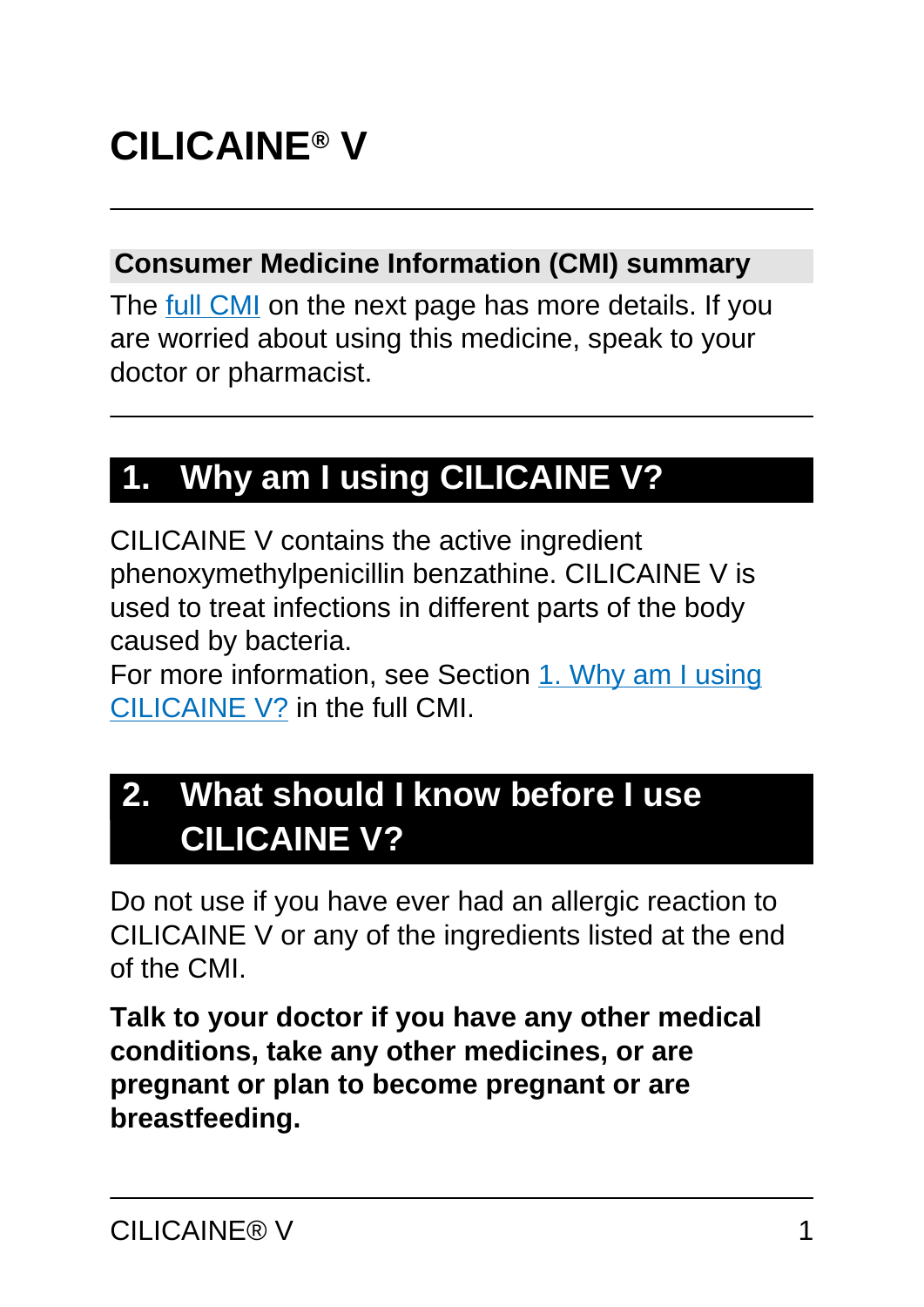For more information, see Section [2. What should I know](#page-5-0) [before I use CILICAINE V?](#page-5-0) in the full CMI.

## **3. What if I am taking other medicines?**

Some medicines may interfere with CILICAINE V and affect how it works.

A list of these medicines is in Section [3. What if I am](#page-7-0) [taking other medicines?](#page-7-0) in the full CMI.

### **4. How do I use CILICAINE V?**

- Your doctor will tell you how much CILICAINE V you need to take.
- This will depend on the type of infection you have.

More instructions can be found in Section [4. How do I](#page-8-0) [use CILICAINE V?](#page-8-0) in the full CMI.

## **5. What should I know while using CILICAINE V?**

| Things you should do | • Remind any doctor,<br>dentist or pharmacist<br>you visit that you are<br>using CILICAINE V.<br>If the symptoms of your<br>infection do not improve<br>within a few days, or if<br>they become worse, tell<br>vour doctor. |
|----------------------|-----------------------------------------------------------------------------------------------------------------------------------------------------------------------------------------------------------------------------|
|                      |                                                                                                                                                                                                                             |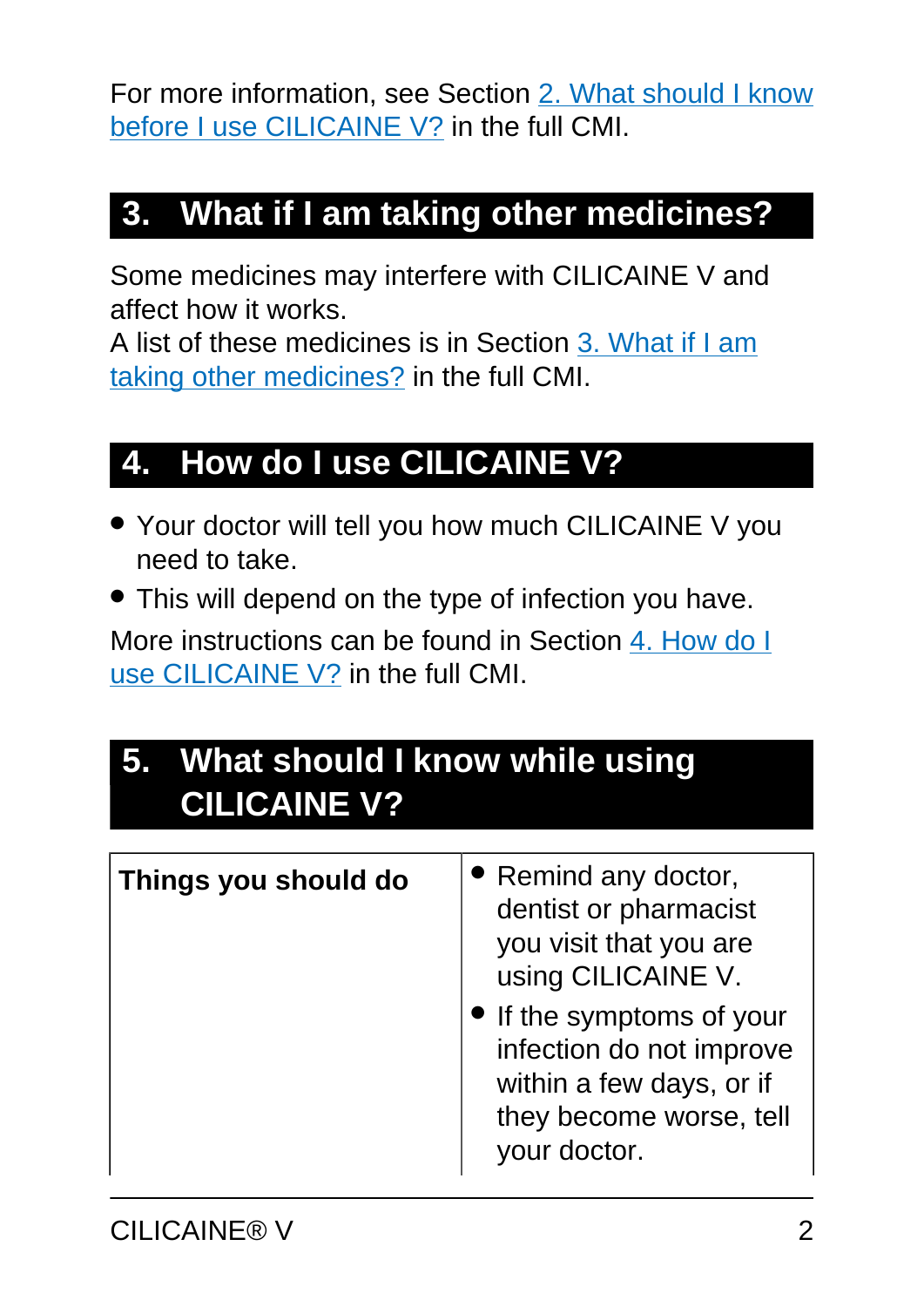|                                     | If you develop itching<br>with swelling of skin rash<br>or difficulty breathing<br>while you are taking<br><b>CILICAINE V do not</b><br>take any more and<br>contact your doctor<br>immediately.                                                                                                                  |
|-------------------------------------|-------------------------------------------------------------------------------------------------------------------------------------------------------------------------------------------------------------------------------------------------------------------------------------------------------------------|
| Things you should not<br>do         | Do not take CILICAINE<br>V to treat any other<br>complaints unless your<br>doctor tells you to.<br>Do not give your<br>medicine to anyone<br>else, even if they have<br>the same condition as<br>you.<br>Do not stop taking your<br>medicine because you<br>are feeling better, unless<br>advised by your doctor. |
| <b>Driving or using</b><br>machines | Be careful driving or<br>operating machinery<br>until you know how<br><b>CILICAINE V affects</b><br>you.                                                                                                                                                                                                          |
| <b>Drinking alcohol</b>             | Be careful when drinking<br>alcohol while you are<br>taking this medicine.                                                                                                                                                                                                                                        |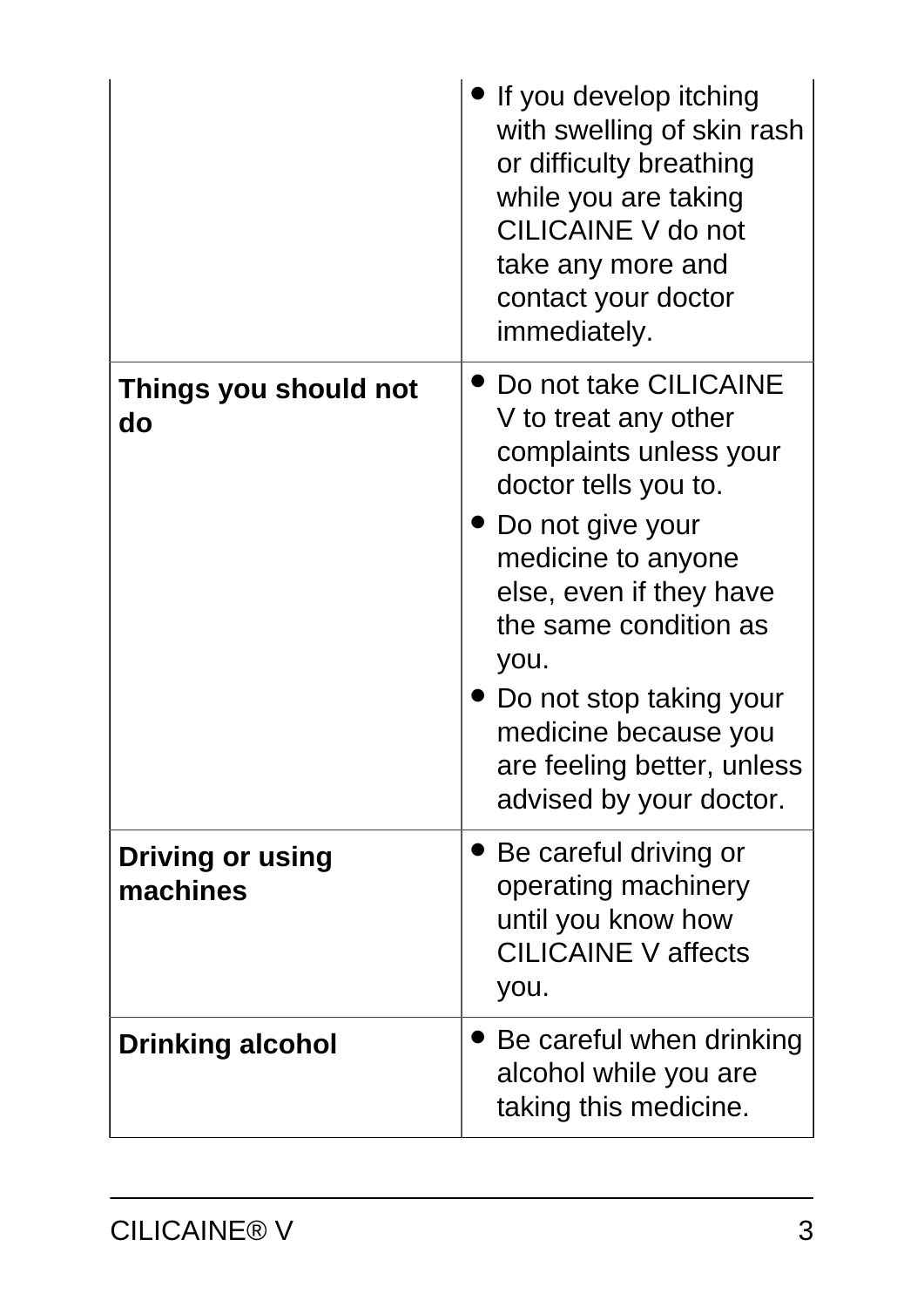| Looking after your<br>medicine | • Store CILICAINE V<br>oral suspension in a<br>refrigerator, between<br>2°C to 8°C. Do not<br>freeze. Shake well<br>before use. |
|--------------------------------|---------------------------------------------------------------------------------------------------------------------------------|
|                                | • Keep your suspension in<br>the bottle until it is time<br>to take it.                                                         |

For more information, see Section [5. What should I know](#page-11-0) [while using CILICAINE V?](#page-11-0) in the full CMI.

## **6. Are there any side effects?**

**Tell your doctor or pharmacist if you notice any of the following and they worry you:** nausea & vomiting, black hairy tongue, diarrhoea , or pain or discomfort right below your ribs (epigastric distress). **If any of the following happen, tell your doctor immediately or go the Accident and Emergency at your nearest hospital:** shortness of breath, wheezing or difficulty breathing, swelling of the face, lips, tongue or other parts of the body, rash, itching or hives on the skin. For more information, including what to do if you have any side effects, see Section [6. Are there any side](#page-14-0) [effects?](#page-14-0) in the full CMI.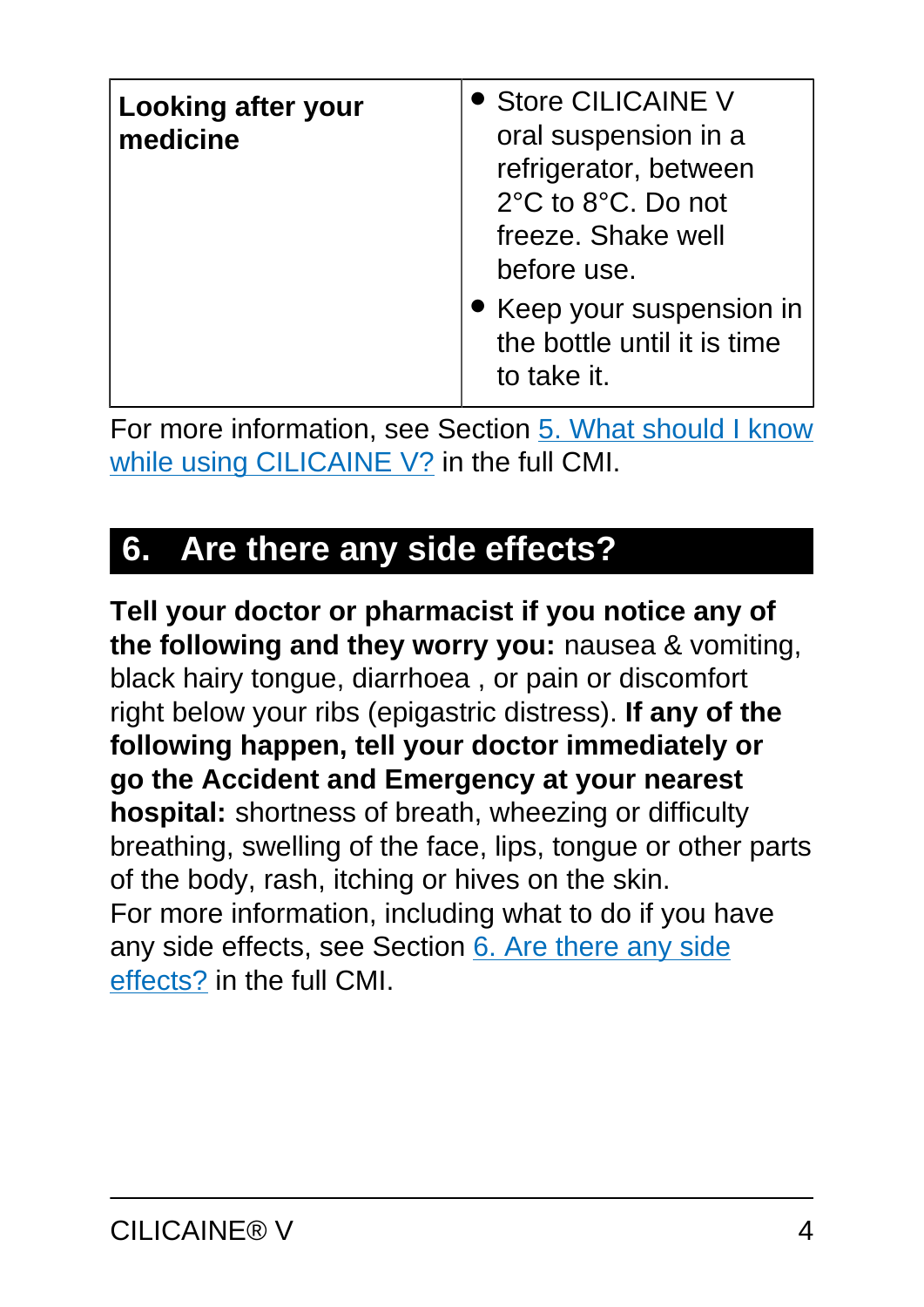# <span id="page-4-0"></span>**CILICAINE® V**

#### **Active ingredient(s):** phenoxymethylpenicillin benzathine

#### **Consumer Medicine Information (CMI)**

This leaflet provides important information about using CILICAINE V. **You should also speak to your doctor or pharmacist if you would like further information or if you have any concerns or questions about using CILICAINE V.**

#### **Where to find information in this leaflet:**

- [1. Why am I using CILICAINE V?](#page-4-1)
- [2. What should I know before I use CILICAINE V?](#page-5-0)
- [3. What if I am taking other medicines?](#page-7-0)
- [4. How do I use CILICAINE V?](#page-8-0)
- [5. What should I know while using CILICAINE V?](#page-11-0)
- [6. Are there any side effects?](#page-14-0)
- [7. Product details](#page-17-0)

## <span id="page-4-1"></span>**1. Why am I using CILICAINE V?**

**CILICAINE V contains the active ingredient phenoxymethylpenicillin benzathine.** CILICAINE

V belongs to a group of medicines called penicillins. It works by killing the bacteria that are causing the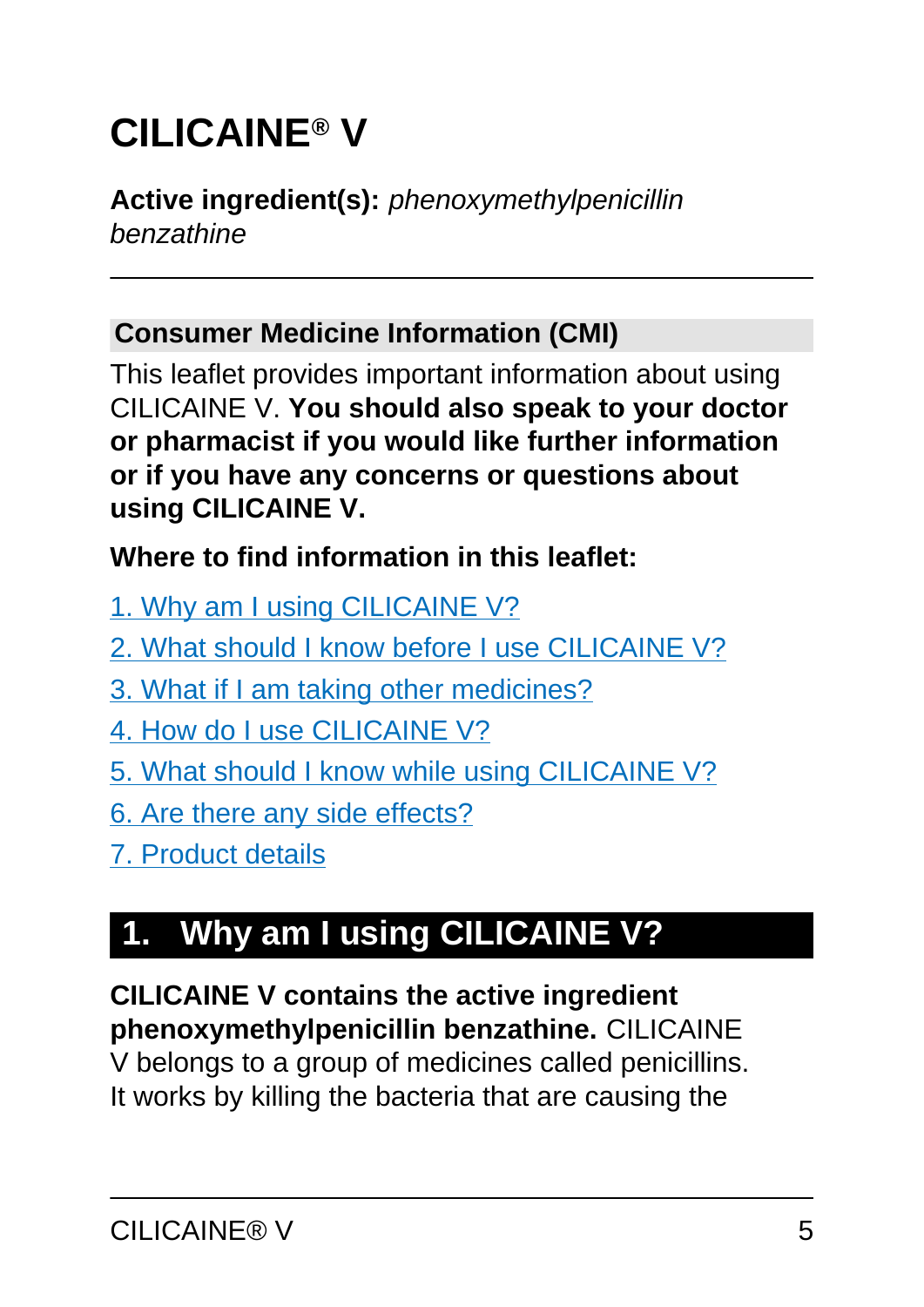infection. It will not work against infections caused by viruses such as colds or the flu.

#### **CILICAINE V is used to treat infections in different parts of the body caused by bacteria.**

#### **Ask your doctor or pharmacist if you have any questions about why CILICAINE V has been prescribed for you.**

Your doctor may have prescribed this medicine for another purpose.

This medicine is not addictive.

This medicine is only available on a doctor's prescription.

## <span id="page-5-0"></span>**2. What should I know before I use CILICAINE V?**

## **Warnings**

## **Do not use CILICAINE V if:**

● you are allergic to any medicine containing phenoxymethylpenicillin benzathine, other penicillins, cephalosporins as you may have an increased chance of being allergic to CILICAINE V if you are allergic to this or any of the ingredients listed at the end of this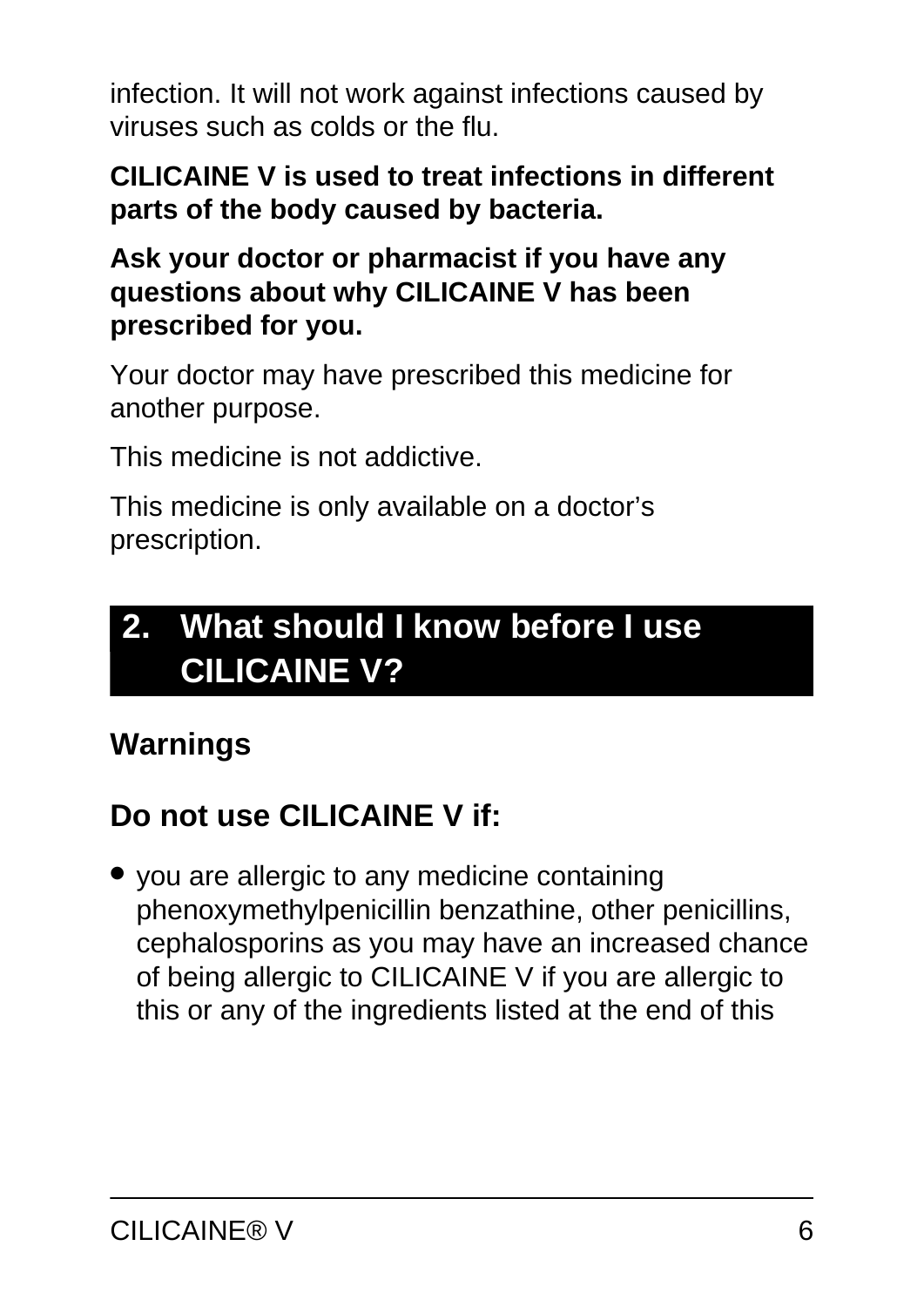leaflet. Some of the symptoms of an allergic reaction may include:

- o shortness of breath
- o wheezing or difficulty breathing
- o swelling of the face, lips, tongue or other parts of the body
- $\circ$  rash, itching or hives on the skin
- o nausea, vomiting and diarrhoea

Always check the ingredients to make sure you can use this medicine.

#### **Do not take this medicine after the expiry date printed on the pack or if the packaging is torn or shows signs of tampering.**

If it has expired or is damaged, return it to your pharmacist for disposal.

#### **If you are not sure whether you should start taking this medicine, contact your doctor.**

## **Check with your doctor if you:**

- have any allergies to any other medicines, foods, preservatives or dyes
- have or have had any of the following medical conditions:
	- o asthma
	- o kidney problems

**If you have not told your doctor about any of the above, tell them before you start CILICAINE V.**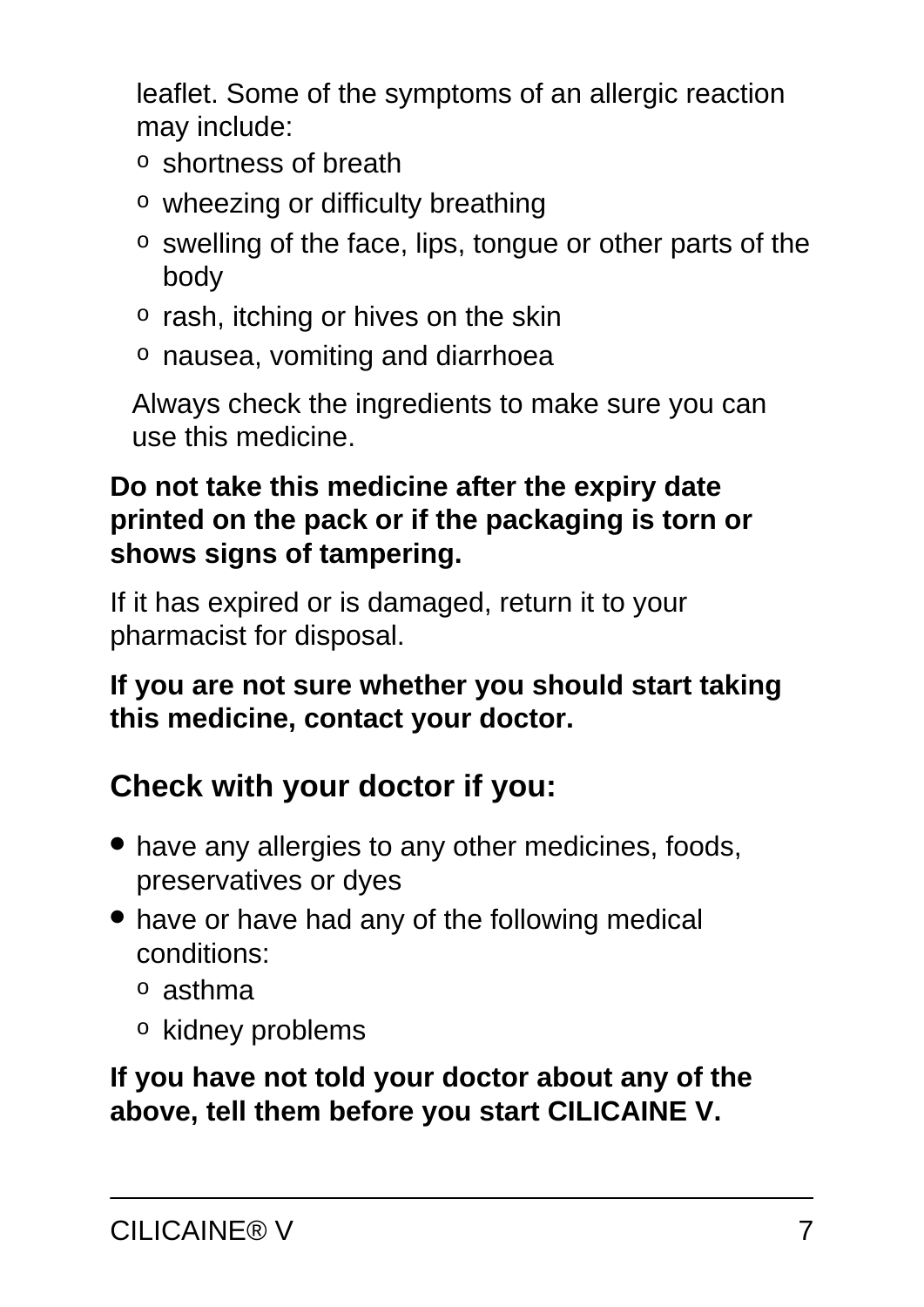During treatment, you may be at risk of developing certain side effects. It is important you understand these risks and how to monitor for them. See additional information under Section [6. Are there any side effects](#page-14-0)?

## **Pregnancy and breastfeeding**

### **Tell your doctor if you are pregnant or plan to become pregnant or are breastfeeding.**

Your doctor can discuss with you the risks and benefits involved.

Like most medicines, CILICAINE V is not recommended during pregnancy of breast-feeding.

## <span id="page-7-0"></span>**3. What if I am taking other medicines?**

**Tell your doctor or pharmacist if you are taking any other medicines, including any medicines, vitamins or supplements that you buy without a prescription from your pharmacy, supermarket or health food shop.**

Some medicines and CILICAINE V may interfere with each other.

### **Tell your doctor or pharmacist if you are taking any oral contraceptive pills.**

You may need to use other birth control methods while you are taking CILICAINE V.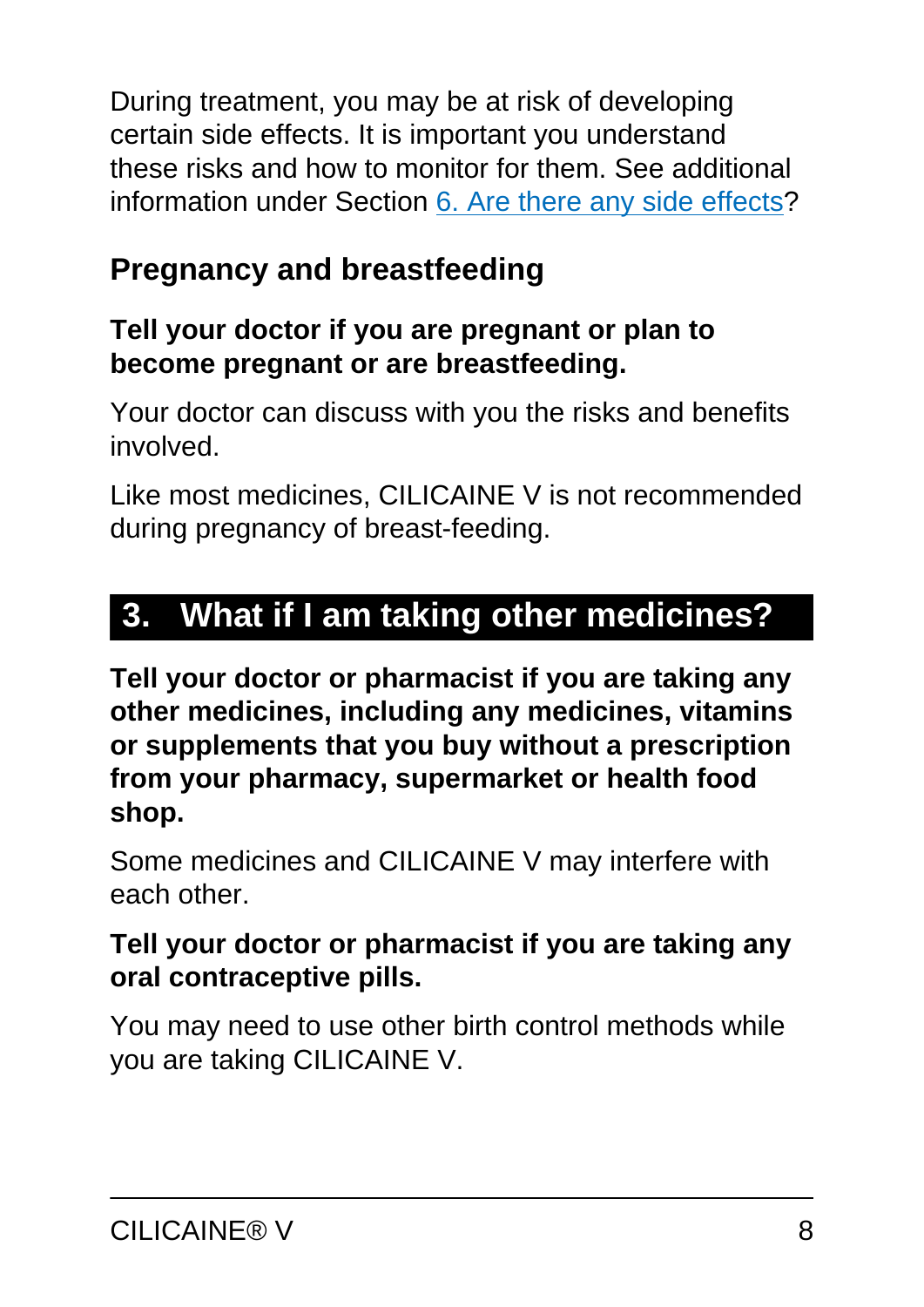**Check with your doctor or pharmacist if you are not sure about what medicines, vitamins or supplements you are taking and if these affect CILICAINE V.**

## <span id="page-8-0"></span>**4. How do I use CILICAINE V?**

#### **Follow all directions given to you by your doctor or pharmacist carefully.**

They may differ from the information contained in this leaflet.

If you do not understand the instructions on the bottle, ask your doctor or pharmacist for help.

### **How much to take**

- Follow the instructions provided when CILICAINE V was prescribed, including the number of days it should be taken.
- **Adults**: 250 mg to 500 mg every four to six hours, preferable one hour before food.
- Prevention of recurrence following rheumatic fever: 250 mg twice a day continuously.
- **Children**: the dose varies depending on their age, weight and how sick they are.
- Your doctor may adjust your dose depending on the type and severity of the infection.

## **When to take CILICAINE V**

● **CILICAINE V should be taken at about the same time each day.**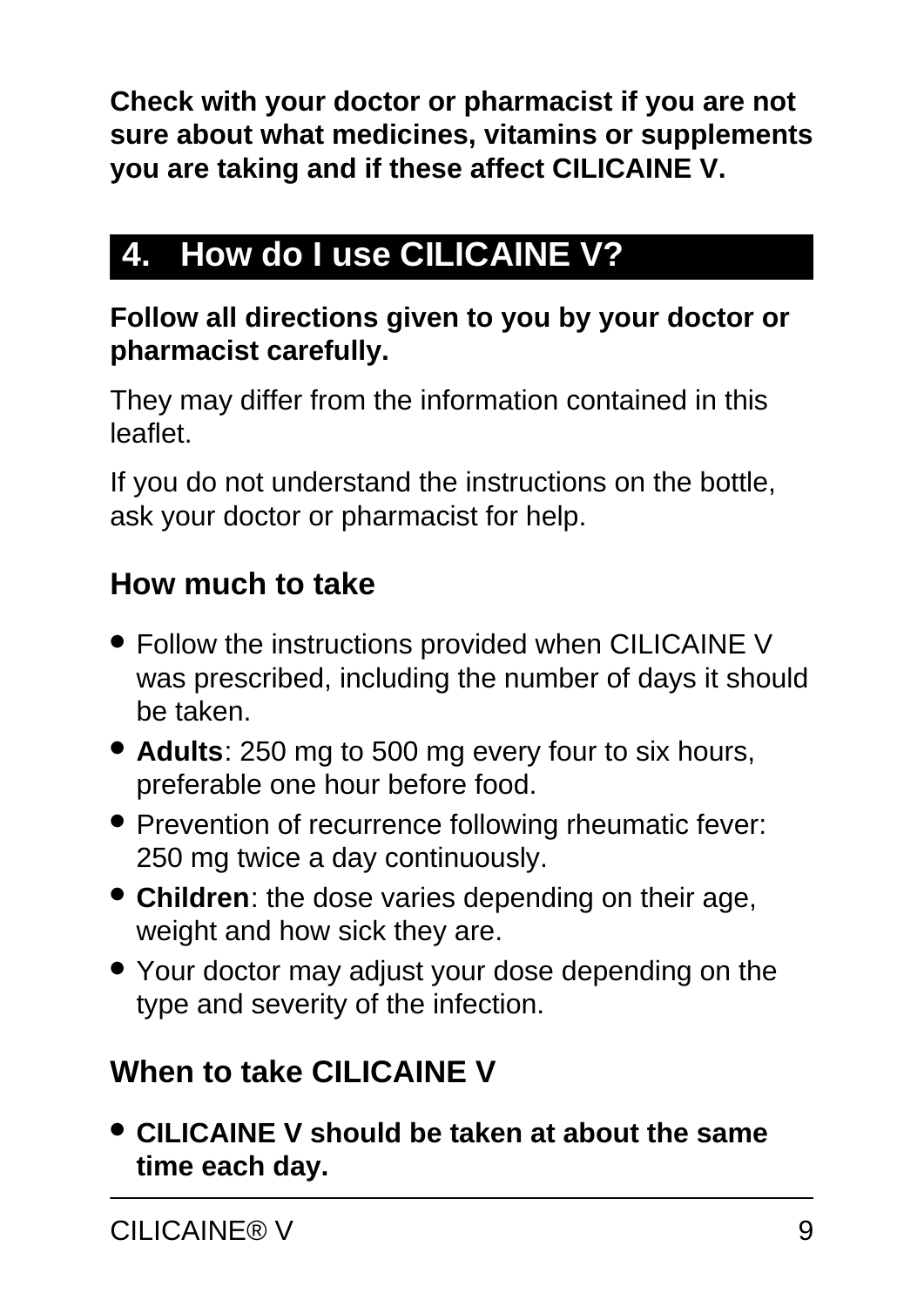- Taking it at the same time each day will have the best effect. It will also help you remember when to take it.
- Your medicine is best taken on an empty stomach (one hour before meals and at bedtime), unless otherwise directed by your doctor

### **How to take CILICAINE V**

- **Shake the bottle well before each dose and accurately measure the dose with a medicine measure.**
- Shaking the bottle and using a medicine measure will make sure that you get the correct dose. You can buy a medicine measure from your pharmacist.

### **How long to take it**

• Continue taking your medicine for as long as your doctor tells you.

### **What if I am feeling better?**

- The whole course of antibiotics should be taken, even if you are feeling better. If you stop taking antibiotics too soon the infection may start up again because not all the infection has been killed.
- If your symptoms do not improve within a few days of starting CILICAINE V, or if they have become worse, check with your doctor.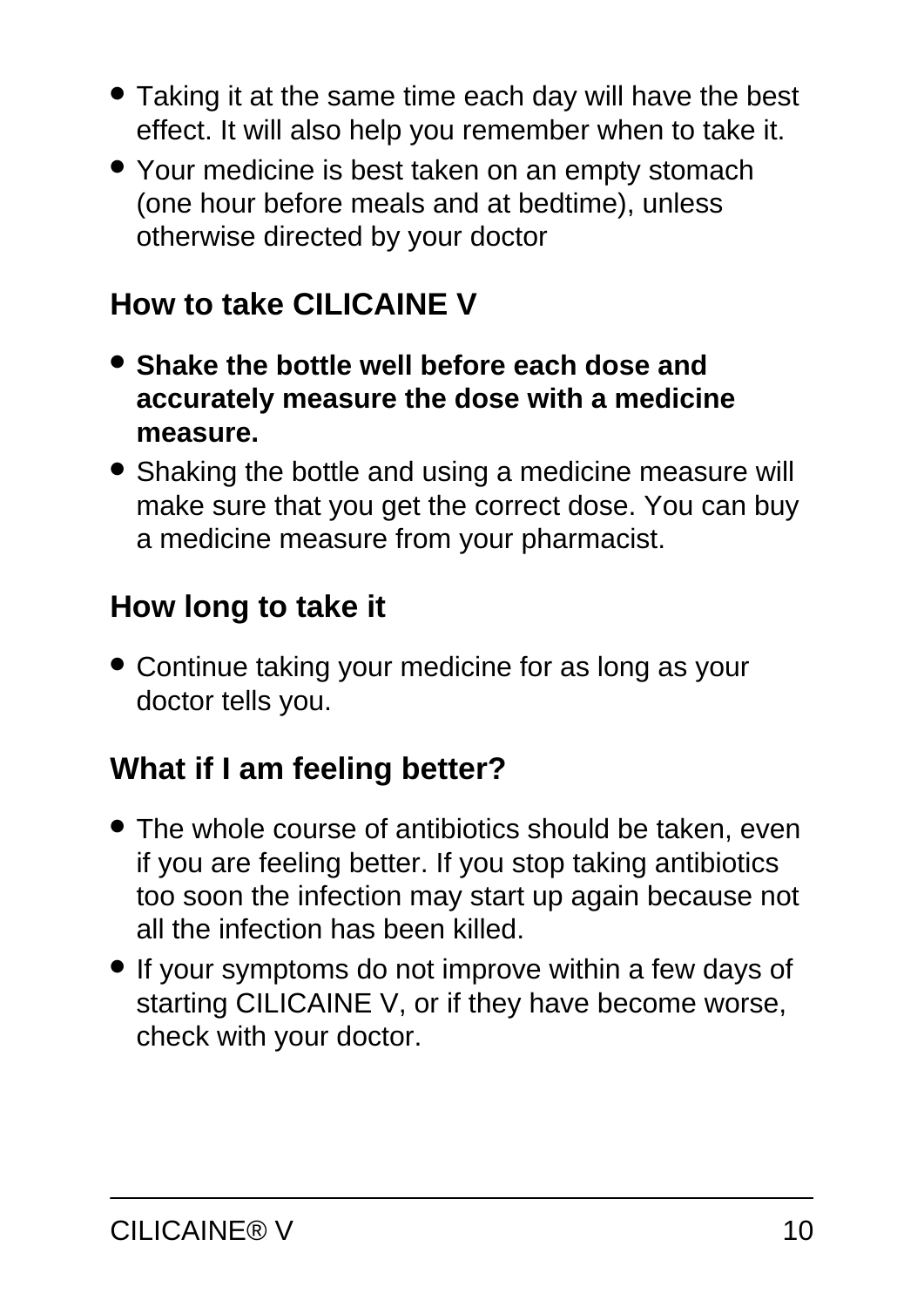## **If you forget to take CILICAINE V**

CILICAINE V should be taken regularly at the same time each day.

**If it almost time for your next dose, skip the dose you missed and take you next dose when you are meant to.**

**Otherwise, take it as soon as you remember, and then go back to taking you medicine as you would normally.**

**Do not take double dose to make for the dose that you missed.**

This may increase the chance of you getting an unwanted side effect.

**If you are not sure what to do, ask your doctor or pharmacist.**

**If you have trouble remembering to take your medicine, ask your pharmacist for some hints.**

## **If you use too much CILICAINE V**

If you think that you have taken too much CILICAINE V, you may need urgent medical attention.

### **You should immediately:**

- phone the Poisons Information Centre (Australia telephone 13 11 26) for advice, or
- contact your doctor, or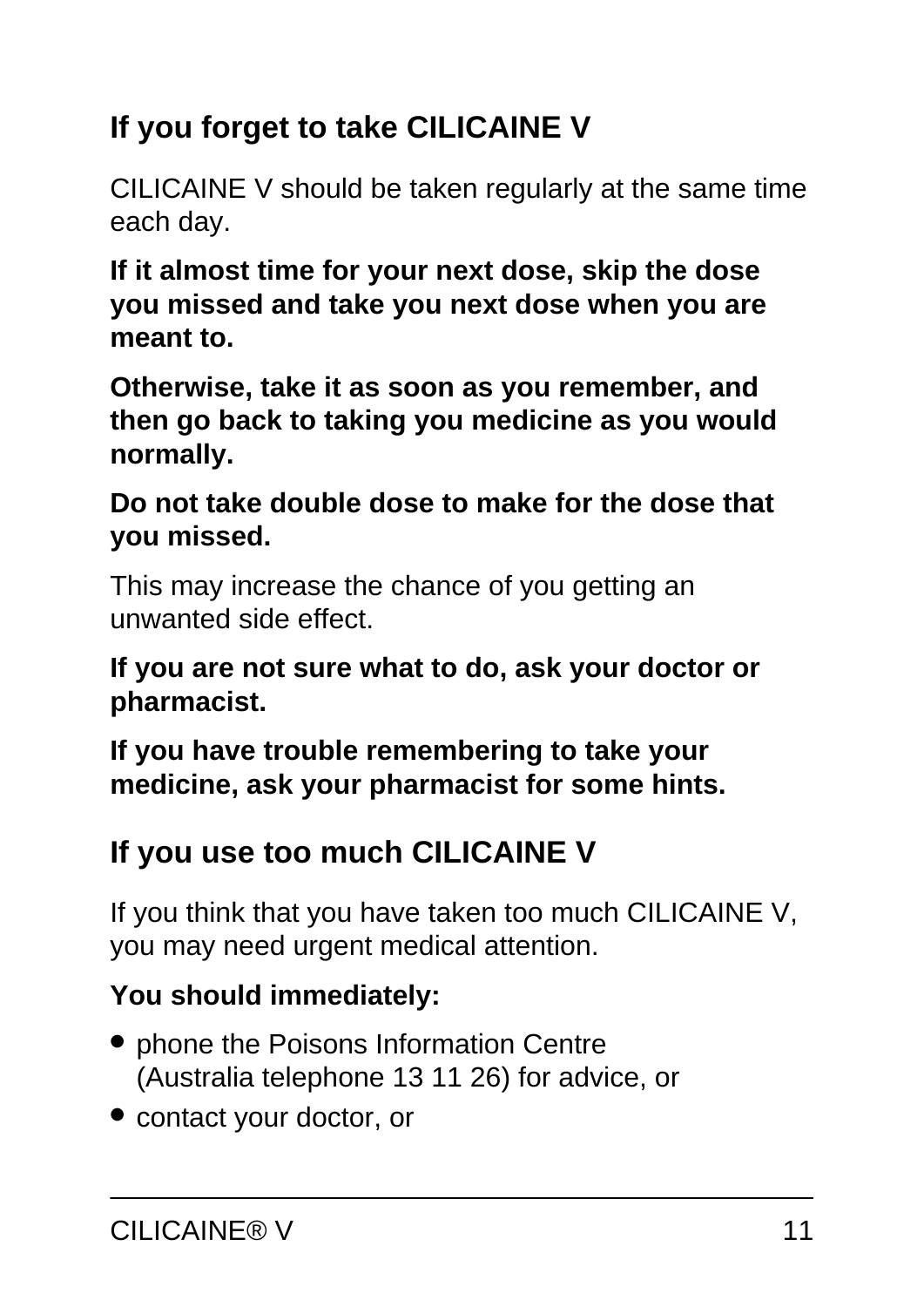• go to the Emergency Department at your nearest hospital.

**You should do this even if there are no signs of discomfort or poisoning.**

## <span id="page-11-0"></span>**5. What should I know while using CILICAINE V?**

### **Things you should do**

- **If the symptoms of your infection do not improve within a few days, or if they become worse, tell your doctor.**
- **If you develop itching with swelling of skin rash or difficulty breathing while you are taking CILICAINE V do not take any more and contact your doctor immediately.**
- **If you get severe diarrhoea tell your doctor, pharmacist or nurse immediately. Do this even if it occurs several weeks after CILICAINE V has been stopped.**

Diarrhoea may mean that you have a serious condition affecting your bowel. You may need urgent medical care. Do not take any diarrhoea medicine without first checking with your doctor.

● **If you get a sore white mouth or tongue while taking or soon after stopping CILICAINE V, tell your doctor. Also tell your doctor if you get vaginal itching or discharge.**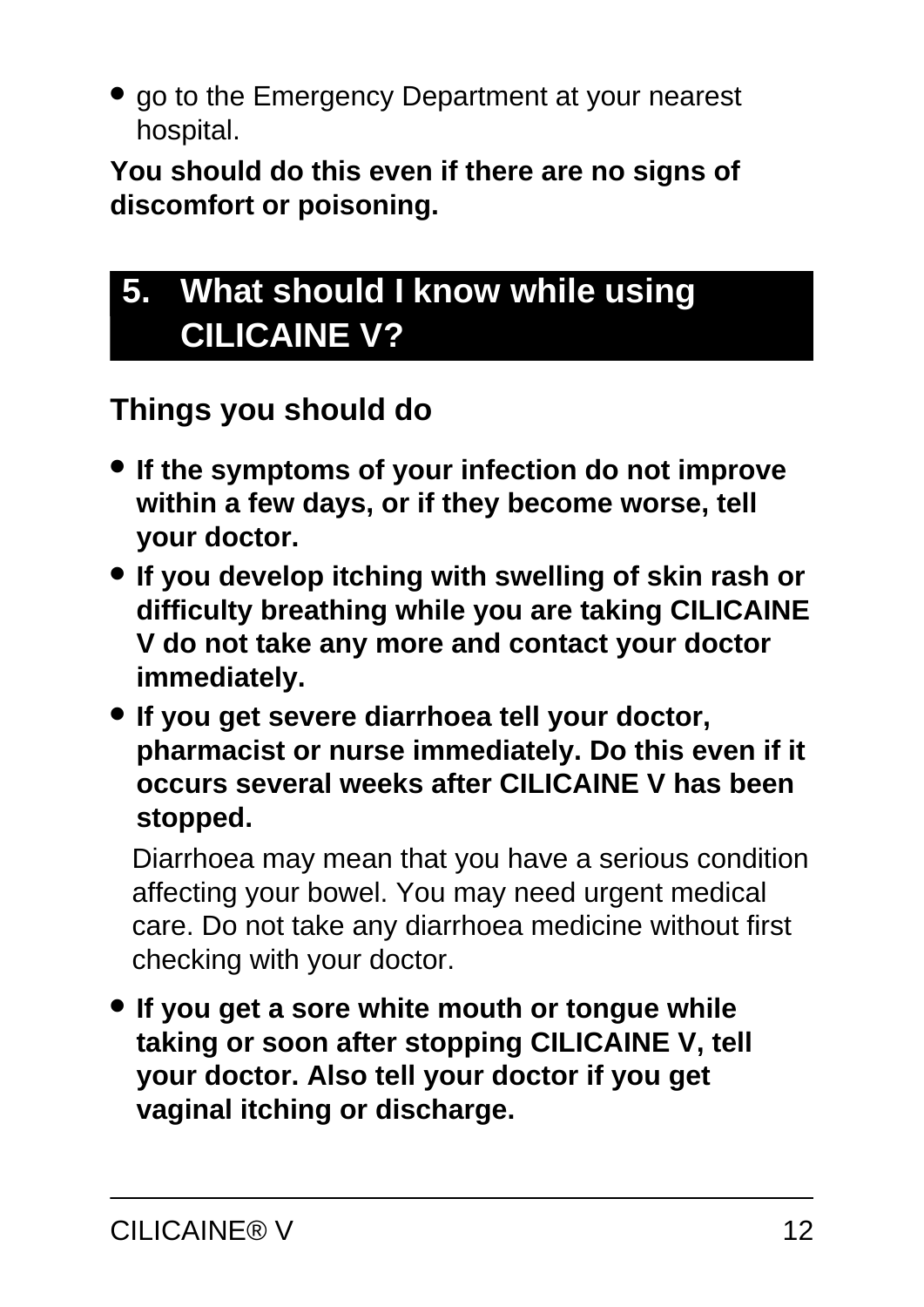This may mean you have a fungal infection called thrush. Sometimes the use of CILICAINE V allows fungi to grow and the above symptoms to occur. CILICAINE V does not work against fungi.

- **If you become pregnant while taking CILICAINE V tell your doctor.**
- **If you are about to be started on any new medicine, remind your doctor and pharmacist that you are taking CILICAINE V.**
- **If you are about to have any blood tests, tell your doctor that you are taking this medicine.**

It may interfere with the results of some tests.

● **Tell any other doctors, dentists, and pharmacists who treat you that you are taking this medicine.**

### **Things you should not do**

- **Do not take CILICAINE V to treat any other complaints unless your doctor tells you to.**
- **Do not give your medicine to anyone else, even if they have the same condition as you.**
- **Do not stop taking your medicine because you are feeling better, unless advised by your doctor.**

If you do not complete the full course prescribed by your doctor, all of the bacteria causing your infection may not be killed. These bacteria may continue to grow and multiply so that your infection may not clear completely or it may return.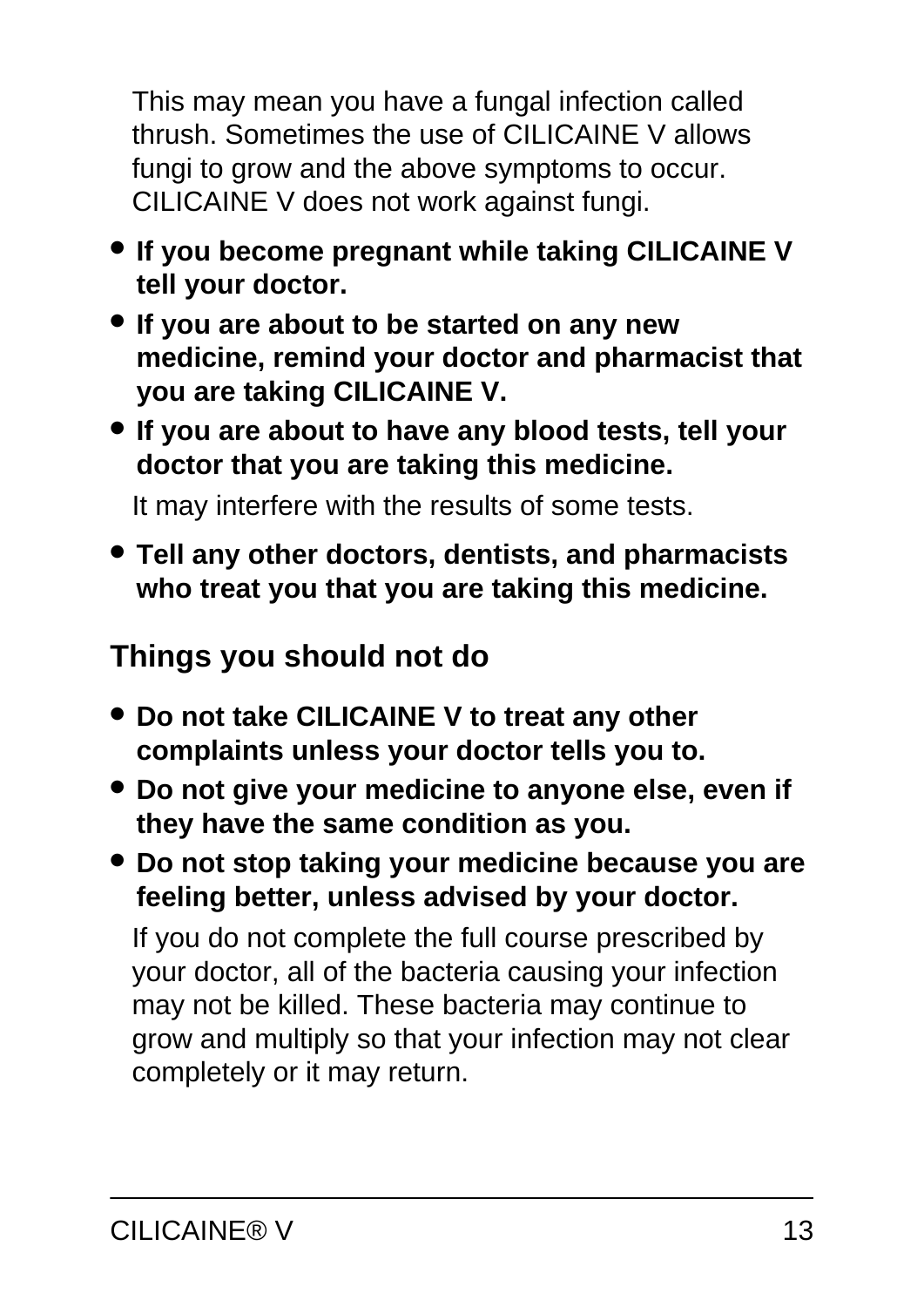## **Driving or using machines**

#### **Be careful before you drive or use any machines or tools until you know how CILICAINE V affects you.**

CILICAINE V generally does not cause any problems with your ability to drive a car or operate machinery. However, as with many other medicines, this medicine may cause dizziness/drowsiness/tiredness in some people.

## **Drinking alcohol**

#### **Tell your doctor if you drink alcohol.**

Avoid drinking alcohol while taking CILICAINE V and for several days after completing a course of treatment with CILICAINE V.

### **Looking after your medicine**

**Keep your suspension in the bottle until it is time to take it.**

**Store CILICAINE V oral suspension in a refrigerator, between 2°C to 8°C. Do not freeze. Shake well before use.**

**Keep it where children cannot reach it**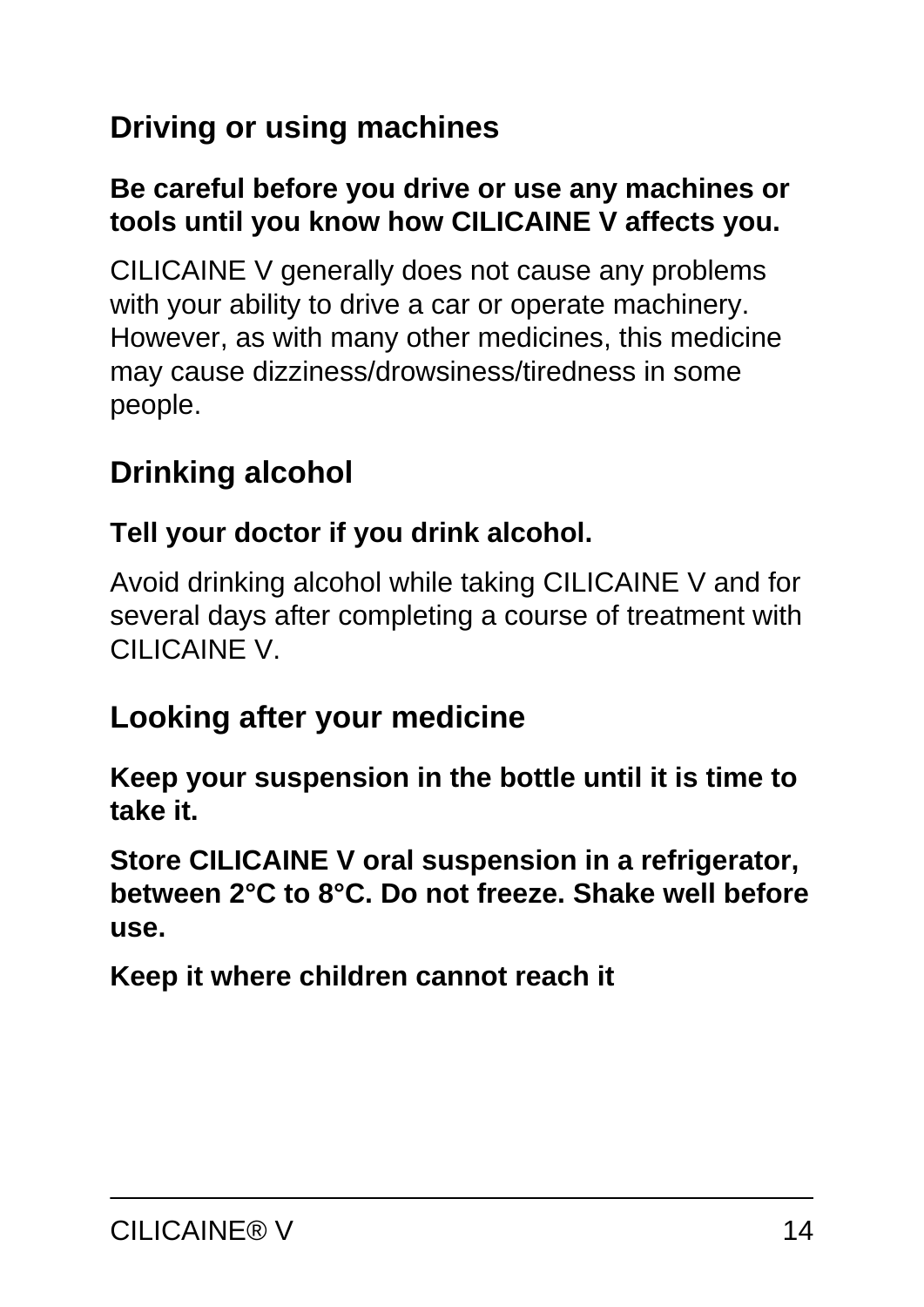### **Getting rid of any unwanted medicine**

**If your doctor tells you to stop using CILICAINE V or it has passed its expiry date, ask your pharmacist what to do with any CILICAINE V left over.**

## <span id="page-14-0"></span>**6. Are there any side effects?**

**Tell your doctor or pharmacist as soon as possible if you do not feel well while you are using CILICAINE V.**

CILICAINE V helps most people with infections, but it may have some unwanted side effects in a few people.

All medicines can have side effects. Sometimes they are serious, most of the time they are not. You may need medical attention if you get some of the side effects.

#### **Do not be alarmed by the following lists of side effects. You may not experience any of them.**

**Ask your doctor or pharmacist to answer any questions you may have.**

### **Less serious side effects**

| Less serious side effects   What to do |                           |
|----------------------------------------|---------------------------|
| • nausea & vomiting                    | Speak to your doctor or   |
| • black hairy tongue                   | pharmacist if you have    |
| · diarrhoea                            | any of these less serious |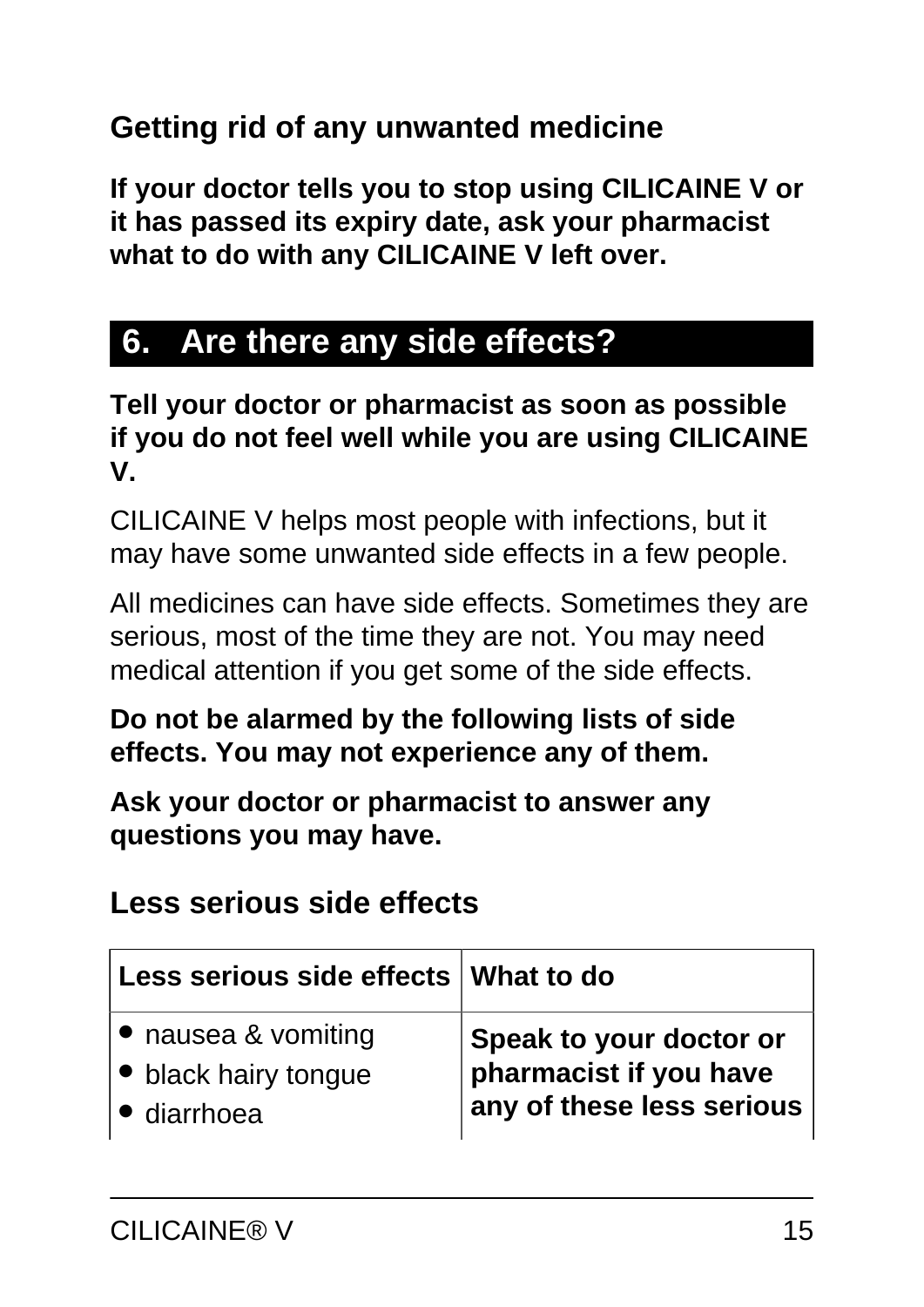| Less serious side effects What to do                                                                         |                                     |
|--------------------------------------------------------------------------------------------------------------|-------------------------------------|
| pain or discomfort right<br>below your ribs in the<br>area of your upper<br>abdomen (epigastric<br>distress) | side effects and they<br>worry you. |
| The above list includes the<br>more common side effects<br>of your medicine.                                 |                                     |

### **Serious side effects**

| Serious side effects                                                                                                                                                                                                                                                                                                                              | What to do                                                                                                                                                                    |
|---------------------------------------------------------------------------------------------------------------------------------------------------------------------------------------------------------------------------------------------------------------------------------------------------------------------------------------------------|-------------------------------------------------------------------------------------------------------------------------------------------------------------------------------|
| Shortness of breath<br>• wheezing or difficulty<br>breathing<br>• swelling of the face, lips,<br>tongue or other parts of<br>the body<br>• rash, itching or hives on<br>the skin<br>The above list includes<br>very serious side effects.<br>You may need urgent<br>medical attention or<br>hospitalisation. These side<br>effects are very rare. | Call your doctor straight<br>away, or go straight<br>to the Emergency<br><b>Department at your</b><br>nearest hospital if you<br>notice any of these<br>serious side effects. |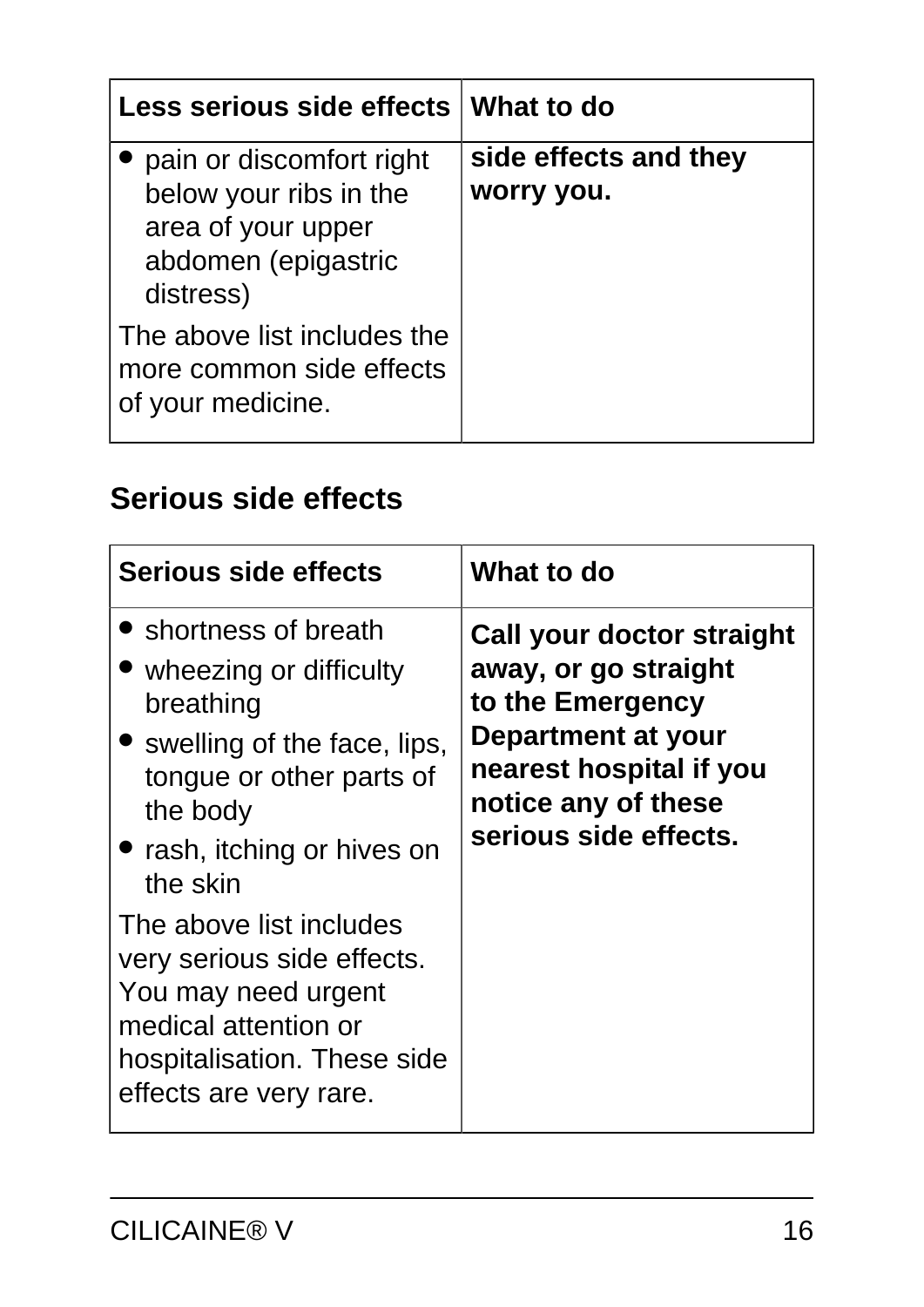| <b>Serious side effects</b>                                                                                                                                                                                                                                                                                                                                                                                                                                                          | What to do                                                                                                                                                                                          |
|--------------------------------------------------------------------------------------------------------------------------------------------------------------------------------------------------------------------------------------------------------------------------------------------------------------------------------------------------------------------------------------------------------------------------------------------------------------------------------------|-----------------------------------------------------------------------------------------------------------------------------------------------------------------------------------------------------|
| Severe abdominal<br>cramps or stomach<br>cramps<br>Watery and severe<br>diarrhoea, which may<br>also be bloody<br>• Fever, in combination<br>with one or both of the<br>above<br>These are rare but serious<br>side effects. CILICAINE<br>V can change bacteria,<br>which is normally present<br>in the bowel and normally<br>harmless, to multiply and<br>therefore cause the above<br>symptoms. You may need<br>urgent medical attention.<br>However, this side effect is<br>rare. | <b>Tell your doctor</b><br>immediately if you<br>notice any of the<br>following side effects,<br>particularly if they occur<br>several weeks after<br>stopping treatment with<br><b>CILICAINE V</b> |

**Do not take any diarrhoea medicine without first checking with your doctor.**

**Tell your doctor or pharmacist if you notice anything else that may be making you feel unwell.**

Other side effects not listed here may occur in some people.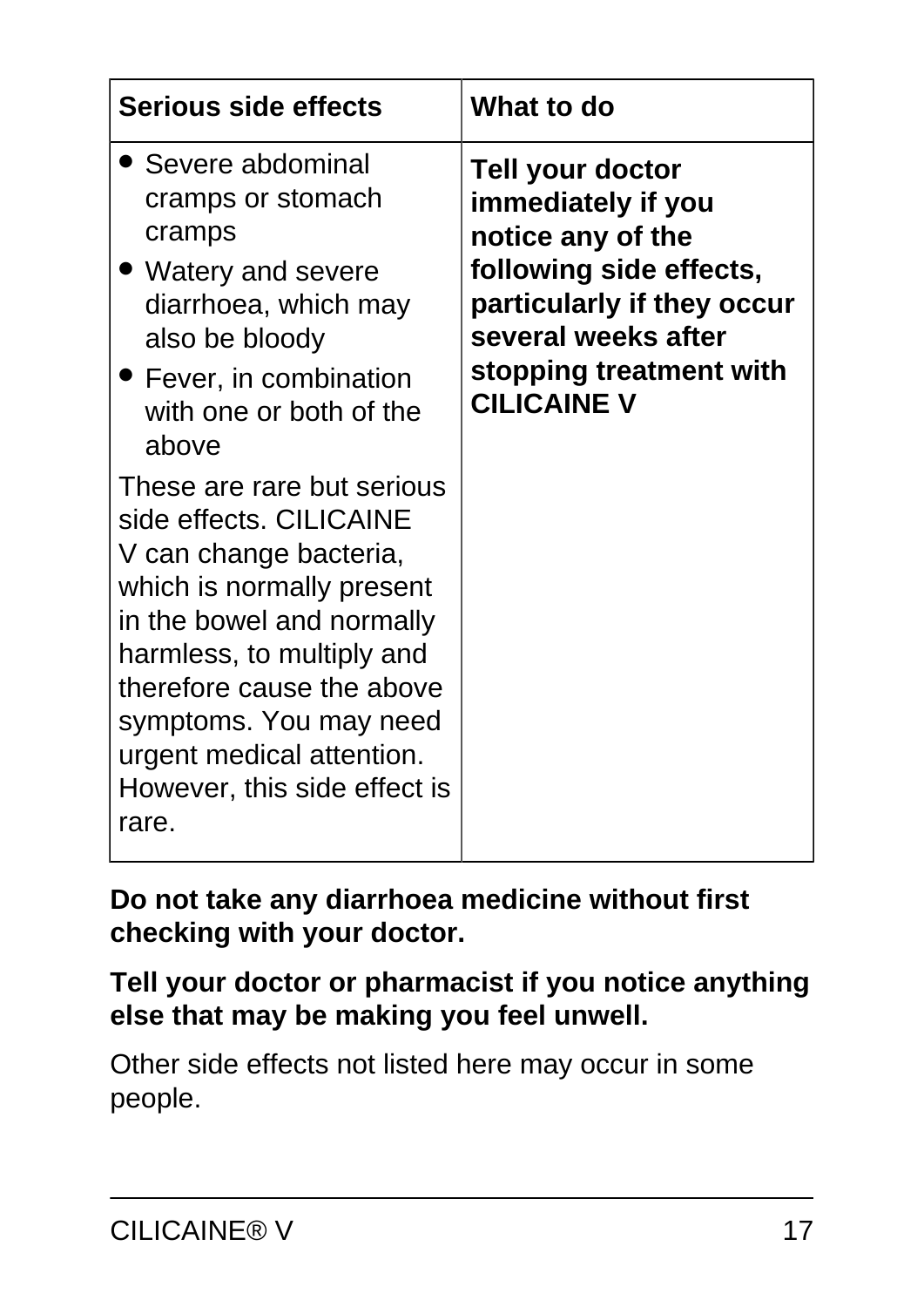## **Reporting side effects**

After you have received medical advice for any side effects you experience, you can report side effects to the Therapeutic Goods Administration online at [www.tga.gov.au/reporting-problems.](http://www.tga.gov.au/reporting-problems) By reporting side effects, you can help provide more information on the safety of this medicine.

**Always make sure you speak to your doctor or pharmacist before you decide to stop taking any of your medicines.**

## <span id="page-17-0"></span>**7. Product details**

This medicine is only available with a doctor's prescription.

### **What CILICAINE V contains**

| <b>Active ingredient</b><br>(main ingredient)      | <b>CILICAINE V contains</b><br>40.27 mg per mL of<br>Phenoxymethylpenicillin<br>benzathine as the active<br>ingredient (equivalent<br>to 30 mg per mL of<br>phenoxymethylpenicillin). |
|----------------------------------------------------|---------------------------------------------------------------------------------------------------------------------------------------------------------------------------------------|
| <b>Other ingredients</b><br>(inactive ingredients) | <b>Apricot Flavouring Super</b><br>Alpina 58% (ARTG PI<br>No: 106680)                                                                                                                 |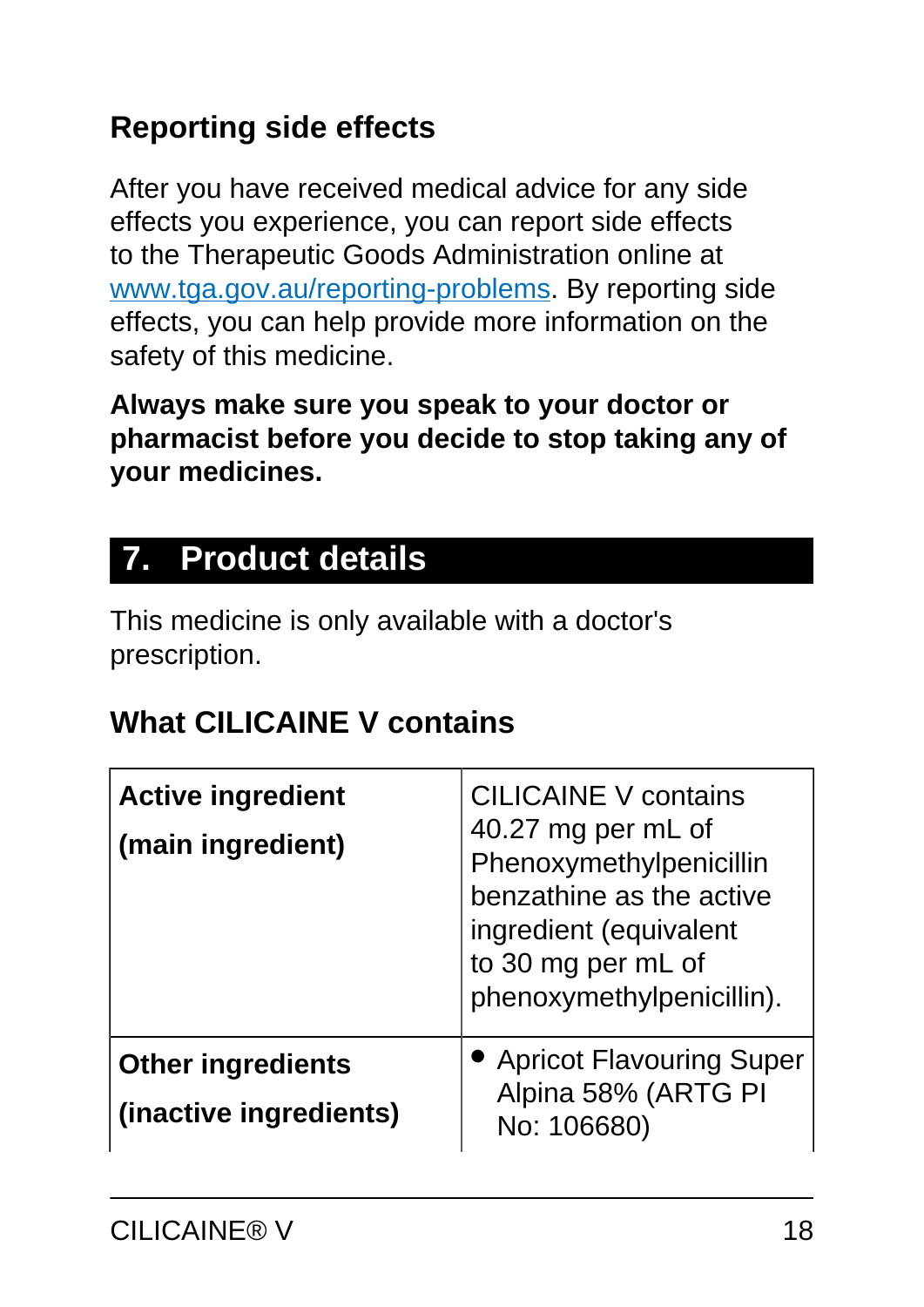|                            | <b>Butylated</b><br>hydroxyanisole<br>Citric acid<br>Polysorbate 80<br>Potassium sorbate<br>• Purified water<br>• Sodium citrate dihydrate<br>• Sodium methyl<br>hydroxybenzoate<br>• Sodium propyl<br>hydroxybenzoate<br>• Sucrose<br>• Xanthan gum |
|----------------------------|------------------------------------------------------------------------------------------------------------------------------------------------------------------------------------------------------------------------------------------------------|
| <b>Potential allergens</b> | <b>CILICAINE V contains</b><br>hydroxybenzoates,<br>sorbates, sugars and soya<br>bean products.                                                                                                                                                      |

**Do not take this medicine if you are allergic to any of these ingredients.**

### **What CILICAINE V looks like**

CILICAINE V is a beige, dense, viscous creamy suspension and apricot flavoured. (AUST R 151598)

### **Sponsor**

**Viatris Pty Ltd**